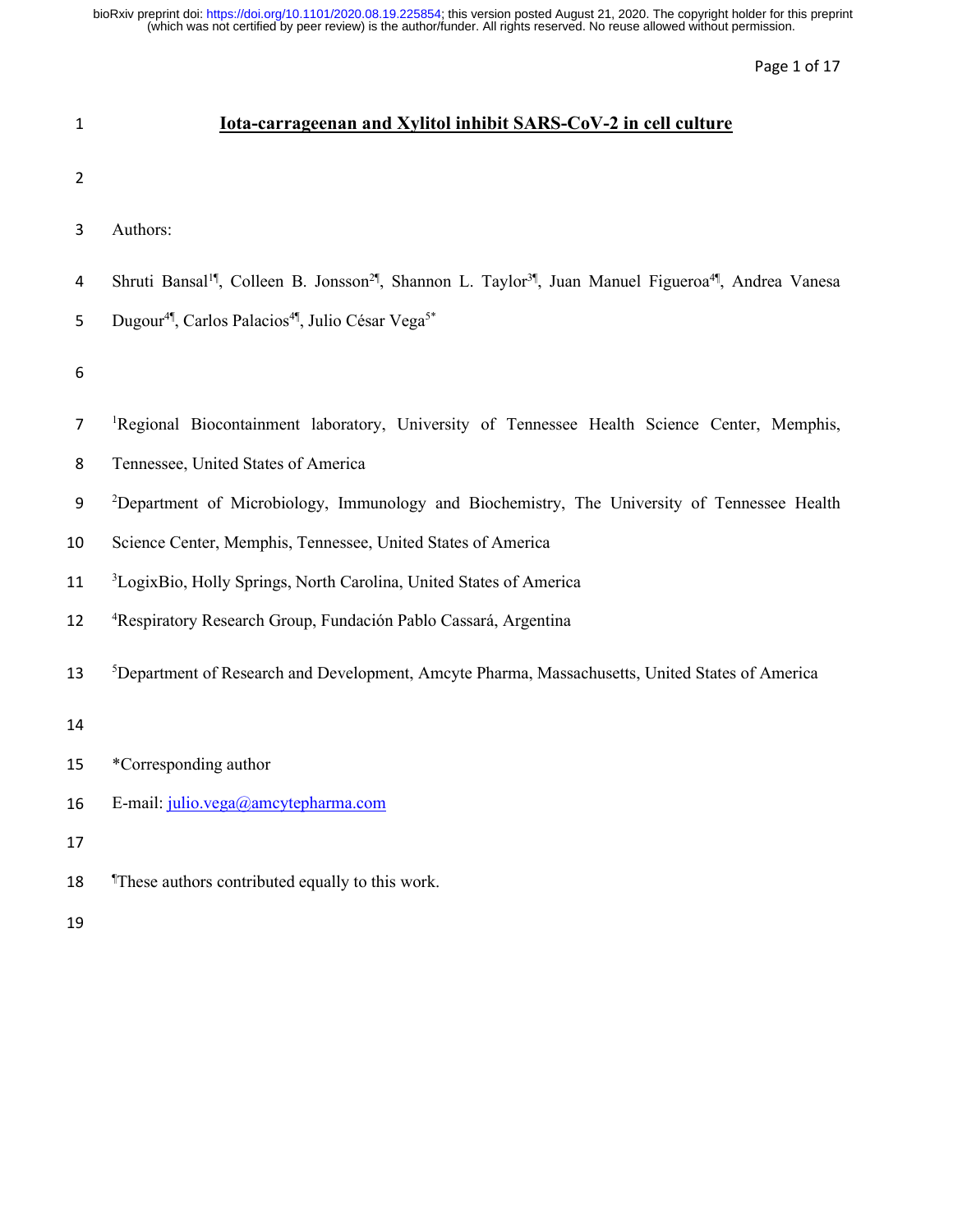Page 2 of 17

### **Abstract**

 COVID-19 (coronavirus disease 2019) is a pandemic caused by SARS-CoV-2 (severe acute respiratory syndrome-coronavirus 2) infection affecting millions of persons around the world. There is an urgent unmet need to provide an easy-to-produce, affordable medicine to prevent transmission and provide early treatment for this disease. The nasal cavity and the rhinopharynx are the sites of initial replication of SARS-CoV-2. Therefore, a nasal spray may be a suitable dosage form for this purpose. The main objective of our study was to test the antiviral action of three candidate nasal spray formulations 28 against SARS-CoV-2. We have found that iota-carrageenan in concentrations as low as  $6 \mu g/mL$  inhibits SARS-CoV-2 infection in Vero cell cultures. The concentrations found to be active in vitro against SARS-CoV-2 may be easily achieved by the application of nasal sprays already marketed in several countries. Xylitol at a concentration of 5 % m/V has proved to be viricidal on its own and the association with iota-carrageenan may be beneficial, as well.

# **Introduction**

 SARS-CoV-2 is a single stranded positive sense RNA virus responsible for COVID-19. COVID- 19 has become one of the worst pandemics of our time counting more than 12.232,700 confirmed cases 37 and more than 554,000 deaths worldwide by July 10<sup>th</sup>, 2020 [1]. In most cases, COVID-19 manifests itself clinically with flu-like symptoms as a mild or uncomplicated illness, eventually resolving spontaneously. However, 15% of patients develop severe pneumonia that requires hospitalization and oxygen support, and 5% of them need admission to an intensive care unit (ICU). More than half of this patients may die [2]. Even children can be affected although with milder symptoms than adults and can be transmitters of the disease. [3]. There are no adequate therapeutic or preventive medicines available, so effective therapeutic approaches are urgently needed to reduce the spread of the virus and its death toll.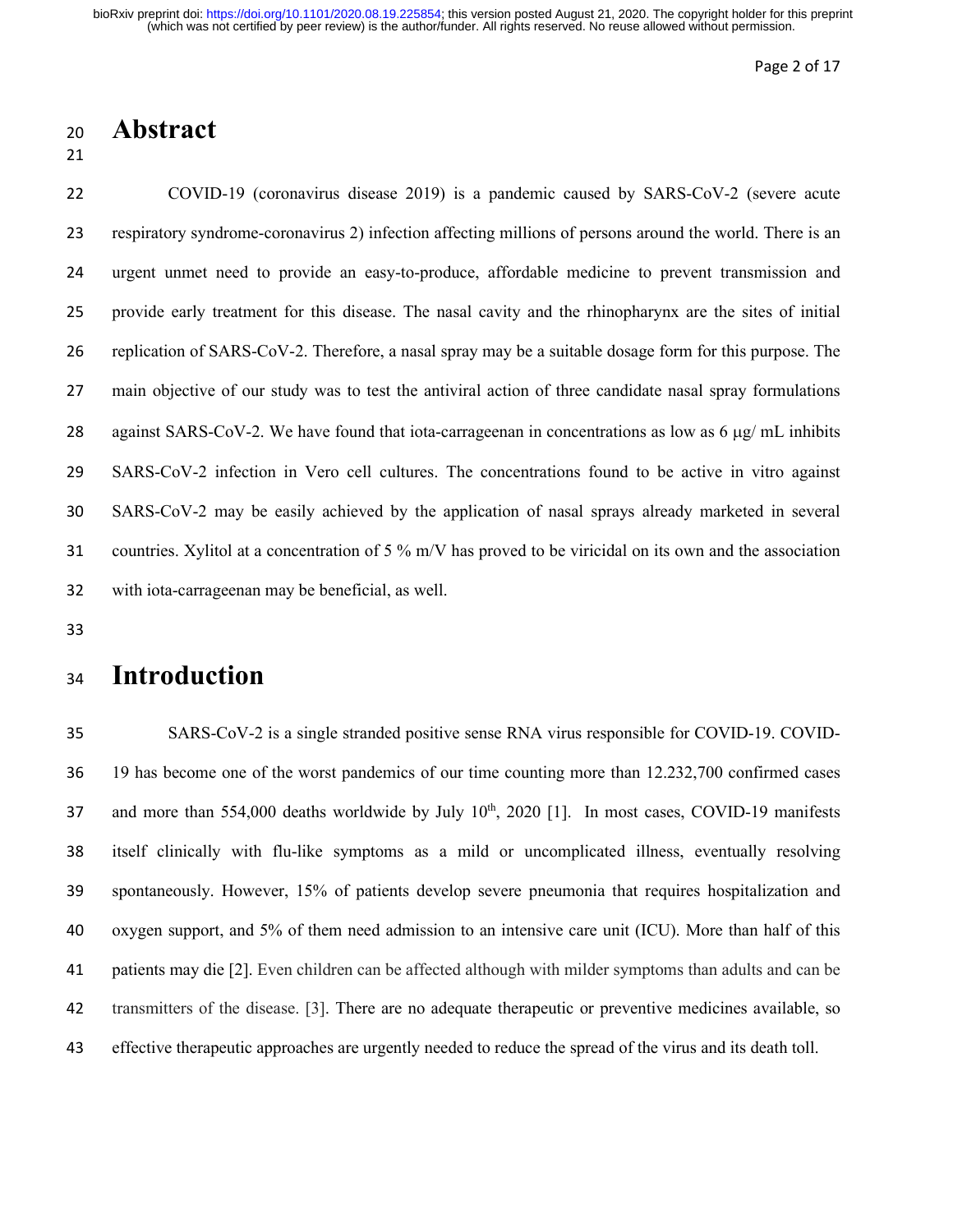#### Page 3 of 17

 During the first days of disease the virus is localized mainly in the nasal cavity and the nasopharynx [4,5]. Recent data show that high viral load and a long virus-shedding period was associated with severe COVID-19 [6, 7]. Therefore, the use of antiviral nasal sprays would contribute to reduce nasal and nasopharyngeal viral load, thus slowing down the disease progression in the treated patient and the disease transmission to others in close contact with him or her.

 Carrageenans are linear sulfated polysaccharides that are often extracted from red seaweeds. 50 Carrageenans are commercially available in the form of kappa (κ), iota (ι) or lambda (λ). They have been used for years as thickening agents and stabilizers for food. At present they are extensively used in the food (cold cuts, cheese, etc.) and in the cosmetic and pharmaceutical industry as suspension and emulsion stabilizers. Their antiviral capacity has been described decades ago and has been experimentally confirmed on herpes virus type 1 and 2, human papiloma virus, H1N1 influenza virus, dengue virus, rhinovirus, hepatitis A virus, enteroviruses, and coronaviruses. Iota-carrageenan inhibits several viruses based on its interaction with the surface of viral particles, thus preventing them from entering cells and trapping the viral particles released from the infected cells. [8, 9, 10, 11, 12, 13].

 Iota-carrageenan formulated into a nasal spray has proved to be safe and effective against virus causing common cold [14,15,16]. In vitro studies in cell cultures (HeLa and Calu-3) and in primary respiratory epithelial cells have shown inhibition of rhinovirus, Influenza virus and common-cold coronavirus. Iota-carrageenan is most active against common-cold coronavirus, inhibiting the infection up to 90 %. An iota-carrageenan spray reduced mortality by at least 50 % in mice infected with lethal doses of H1N1 influenza virus [17]. In all cases the antiviral action of iota-carrageenan is more effective, when administrated preventively or in the early stages of disease and has shown synergy with other antiviral agents. Studies performed on adults and children with common cold demonstrate effectivity of iota- carrageenan nasal spray to alleviate the clinical symptoms and shorten their duration, as well as to decrease the viral load of nasopharyngeal specimens and the relapses during the follow-up period [14, 15, 16, 18, 19, 20]. Iota-carrageenan-containing nasal sprays are already on the market in several countries in the world.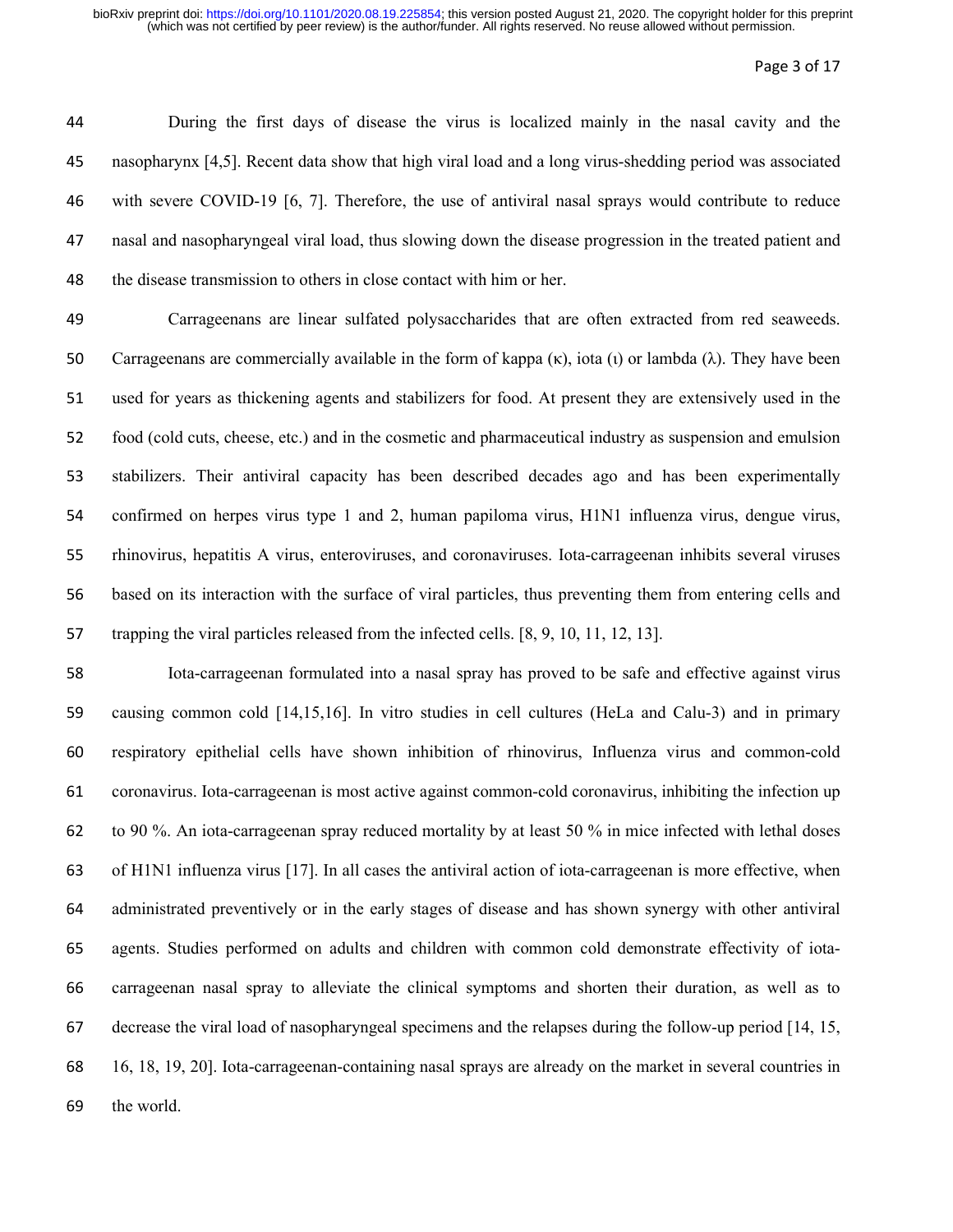#### Page 4 of 17

 Xylitol is a polyol that has been used as a sugar substitute in Finland since the 1960s. It is a 71 polyol, (formula CHOH)3(CH2OH)2), which is obtained from xylan extracted from hardwood, which has demonstrated multiple health benefits [21]. It has been extensively used in buccal health care to prevent caries because of its antibacterial capacity. It is already being used in otorhinolaryngology as a nasal spray and lavage for the treatment of rhinosinusitis and the prevention of otitis media. [22,23]. Studies "in vitro" and in animal models has shown antiviral properties of Xylitol against human respiratory syncytial virus (24).

 Both iota-carrageenan and xylitol are safe for humans, being used in much larger amounts as food additive and sweetener, respectively, than those that may be used for nasal delivery. Nasal safety of iota- carrageenan by nasal and nebulization administration has been already confirmed empirically [25]. The same holds for 5 % Xylitol water solution both applied as nasal spray and nasal irrigation [26], as well as applied as a nebulization solution [27]. Both are included in nasal formulations already on the market for use in children and adults.

 Based on the above knowledge, an experiment was designed and carried out in a Biosafety Level 3 (BSL3) laboratory to investigate the SARS-CoV-2 inhibition capacity of three different candidate preservative-free nasal formulations.

# **Materials and methods**

### **Cells and Virus**

 Vero E6 cells were purchased from the American Type Culture Collection. Vero E6 cells were grown in complete minimal essential media (c-MEM) (Corning, NY, USA) which included 5% fetal bovine serum (FBS)(Gibco, Waltham, MA, USA), 5 mM penicillin/streptomycin (Gibco), and L-93 glutamine (Gibco). Cells were incubated at 37°C with 5% CO2. SARS-CoV-2 Isolate USA-WA1/2020, was obtained from BEI Resources (catalogue number NR-52281, Manassas, VA, USA). Virus master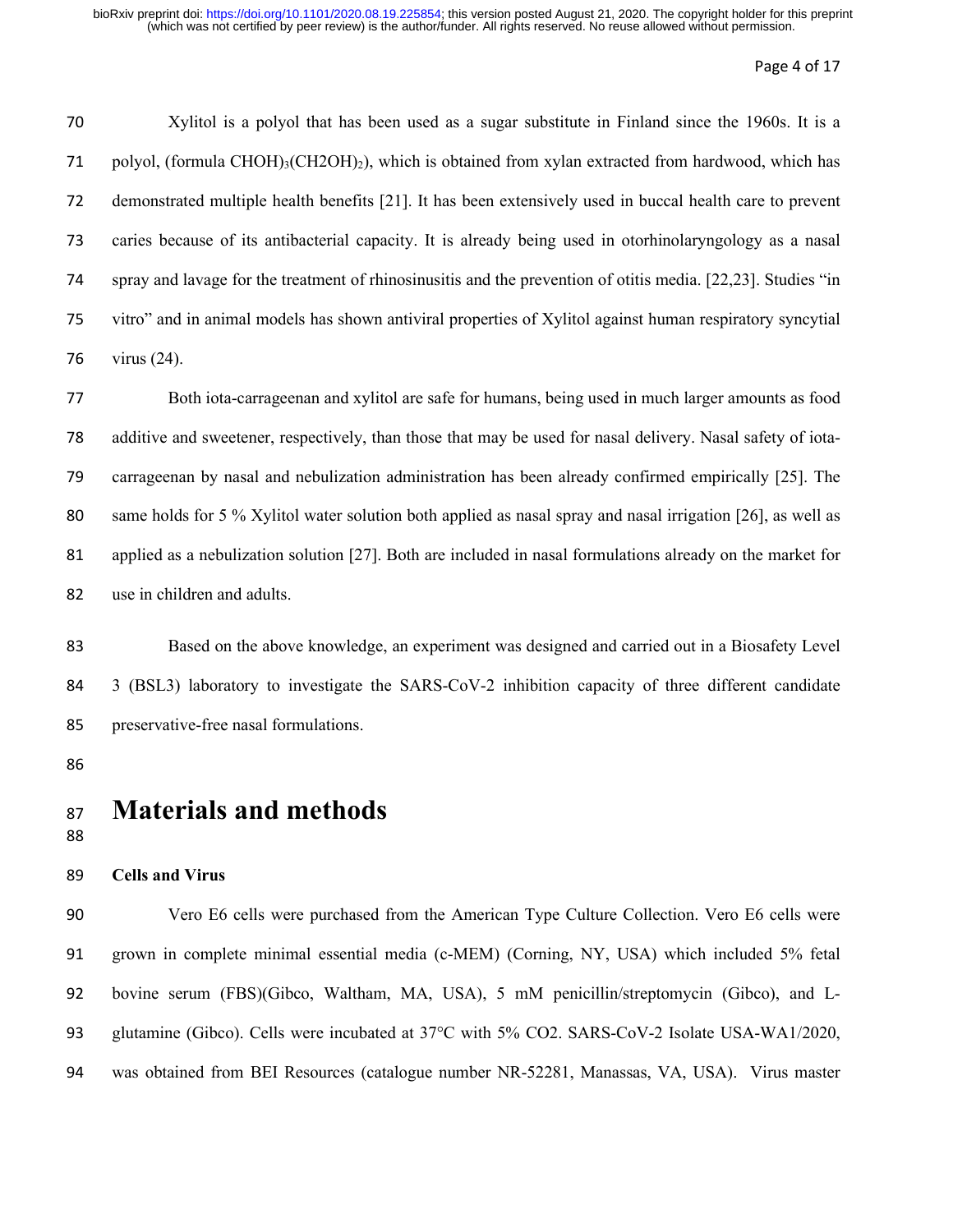Page 5 of 17

| 95 | seed stock was prepared in T175 flasks of Vero E6 cells using a multiplicity of infection (MOI) of 0.1. |
|----|---------------------------------------------------------------------------------------------------------|
| 96 | Each flask was harvested on day two post-infection and supernation was centrifuged twice at 220 x g for |
| 97 | 15 minutes to remove cellular debris. Titer of virus stock was determined by plaque assay on Vero E6    |
| 98 | cells.                                                                                                  |
|    |                                                                                                         |

99

### 100 **Preparation of sample formulations**

 All the formulations and placebos were prepared at Laboratorio Pablo Cassará S.R.L. (Argentina) under aseptic conditions and provided by Amcyte (US) to the University of Tennessee Health Science Center. Composition of different formulations is depicted in Tables 1 and 2. Samples 1, 2 and 3 were 104 diluted at stock concentrations of 1200  $\mu$ g/mL, 120  $\mu$ g/mL, 12  $\mu$ g/mL and 1.2  $\mu$ g/mL using samples P1, P2 and P3 respectively as diluents. To determine antiviral efficacy of formulations by titer reduction 106 assay, sample formulations were used at a final iota-carrageenan concentration of 600  $\mu$ g/mL; 60  $\mu$ g/mL, 6 µg/mL and 0.6 µg/mL. Equivalent concentration of placebos (samples P1, P2 and P3) was used for titer reduction assay as controls.

109

#### 110 **Table 1. Composition of candidate nasal formulations (samples containing iota-carrageenan)**

| Component        | sample 1            | sample 2            | sample 3                      |
|------------------|---------------------|---------------------|-------------------------------|
| Iota-carrageenan | $1.7 \text{ mg/mL}$ | $1.2 \text{ mg/mL}$ | $1.2 \text{ mg/mL}$           |
| Sodium Chloride  | $9 \text{ mg/mL}$   | $5 \text{ mg/mL}$   |                               |
| Xylitol          |                     |                     | $50 \text{ mg/mL}^{\text{a}}$ |
| pH adjusted to   | $6.00 - 7.00$       | $6.00 - 7.00$       | $6.00 - 7.00$                 |

111

112  $a$  Equivalent to 5 % m/V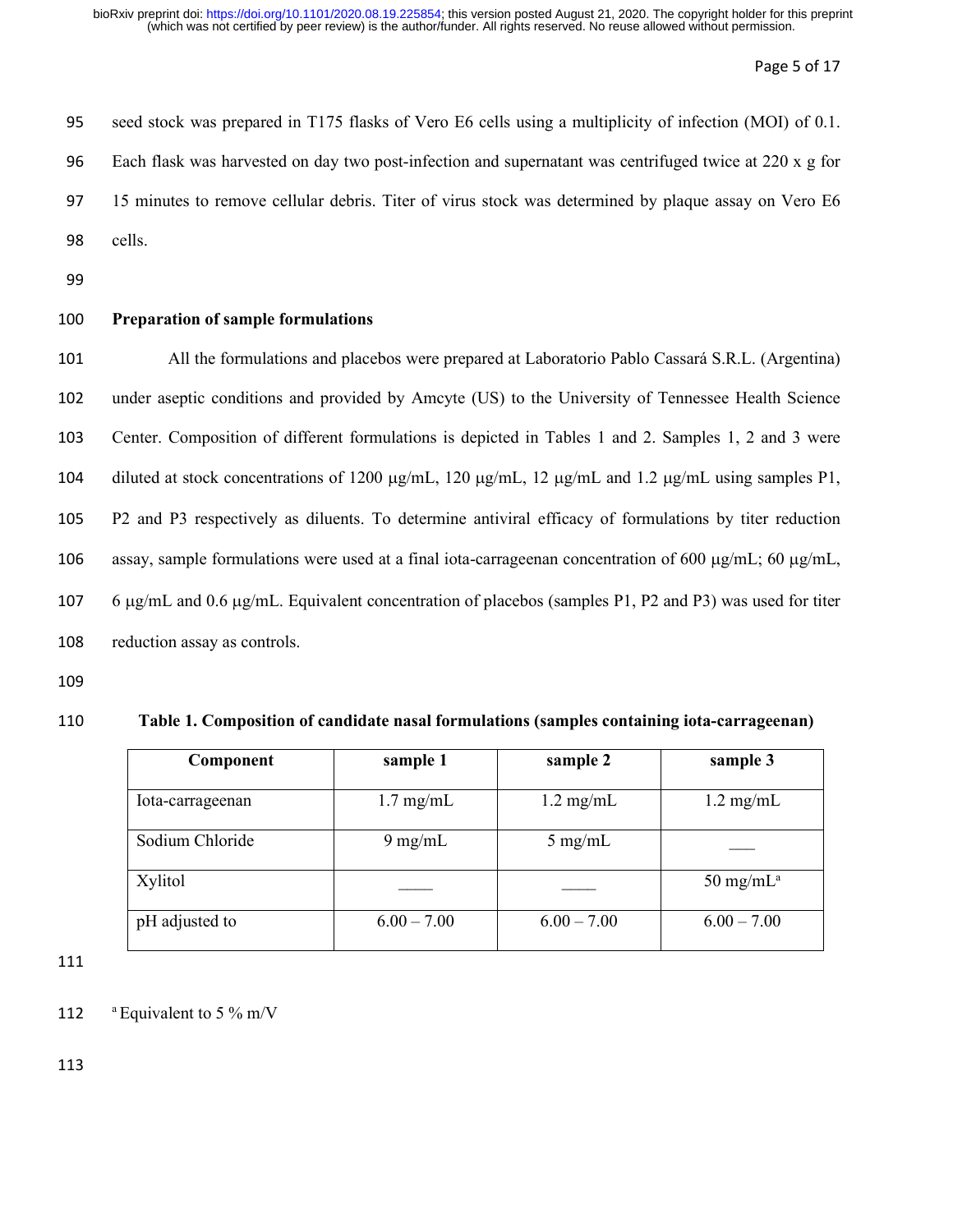114

### 115 **Table 2. Composition of placebo samples used as diluents (samples without iota-carrageenan)**

| Component       | sample P1         | sample P2         | sample P3     |
|-----------------|-------------------|-------------------|---------------|
| Sodium Chloride | $9 \text{ mg/mL}$ | $5 \text{ mg/mL}$ |               |
| Xylitol         |                   |                   | 50 mg/m $L^a$ |
| pH adjusted to  | $6.00 - 7.00$     | $6.00 - 7.00$     | $6.0 - 7.00$  |

116

### 117  $\mathrm{a}$  Equivalent to 5 % m/V

118

### 119 **Titer reduction assay**

120 Vero E6 cells were seeded in 12-well plates at density of  $2.5x10^5$ /well and grown overnight at  $37^{\circ}$ C under 5%CO<sub>2</sub>. Next day, cells were washed with PBS (pH 7.2), followed by addition of equivalent 122 amount of c-MEM with reduced FBS (2%) and sample/placebo formulations. Formulations were 123 incubated with cells for 2 hr, after which the supernatant was removed. Cells were infected with  $2.5x10^4$ 124 pfu (MOI=0.1) of virus for 1 hr at 37C, 5%CO2 with rocking at 15 min intervals. After incubation wells 125 were washed with DPBS, and sample/placebo formulations were added at same concentrations. After 126 incubation for 2 days, well contents were collected. For titer reduction, wells with no treatment (only 127 virus) and cells only were included. Virus titer was determined by performing a  $TCID<sub>50</sub>$  assay using MTT 128 to measure cell viability. Virus endpoint titer was determined using the Reed-Muench formula and 129 expressed as  $log TCID<sub>50</sub>/mL$ . Residual virus titer from sample/placebo formulation treated wells was 130 plotted against virus titer from untreated wells.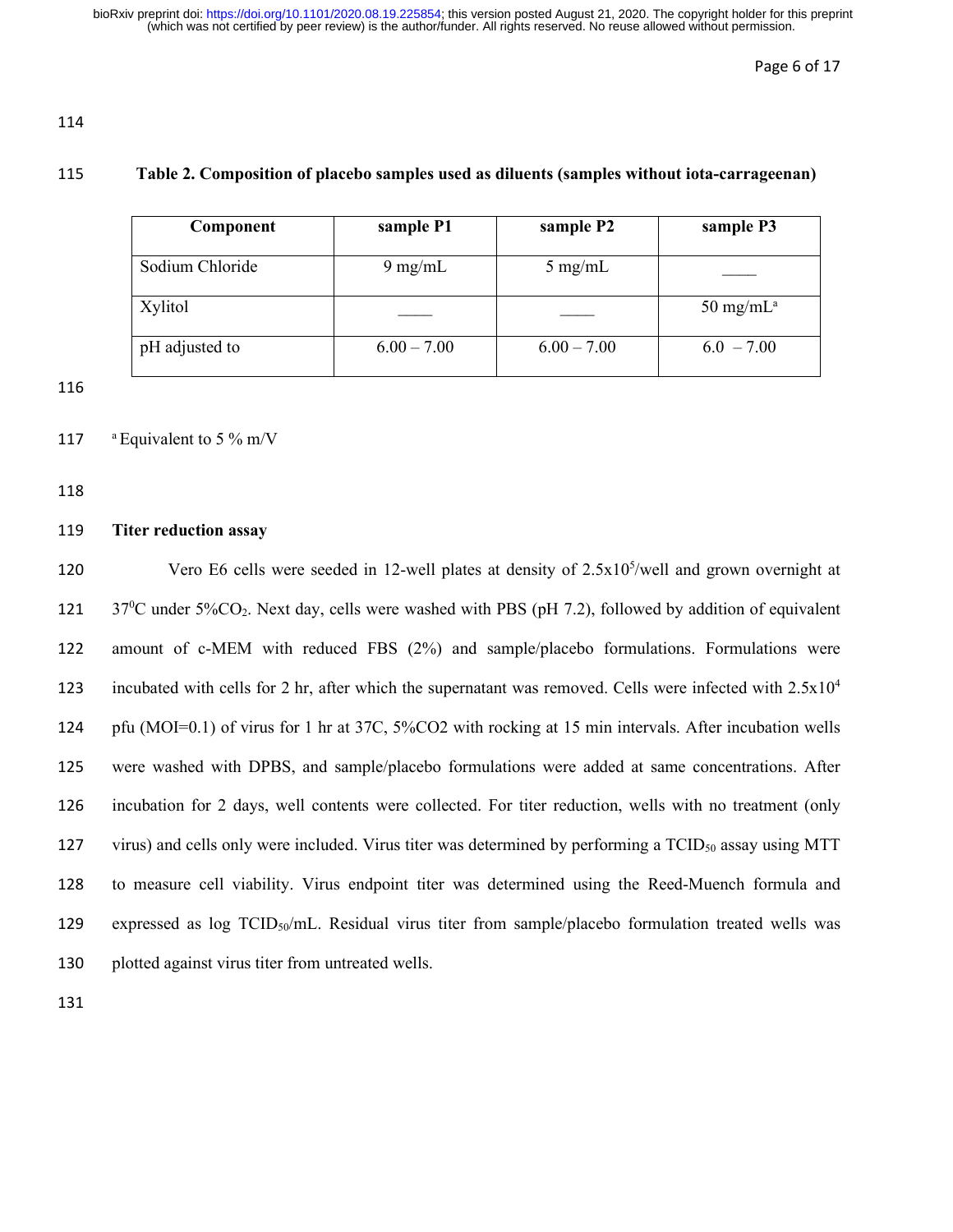# **Results**

 To examine the antiviral effects of iota-carrageenan on SARS-CoV-2, three sample formulations were developed and tested. Each of the three sample formulations were tested in a dose dependent manner 136 based on the concentration of iota-carrageenan and ranged from 600  $\mu$ g/mL to 0  $\mu$ g/mL. SARS-CoV-2 137 samples treated with 600 µg/mL and 60 µg/mL of sample formulation 1 were reduced > 3.75 Log when compared to untreated control (Figure 1). The 6 µg/mL concentration of sample formulation 1 also demonstrated an effect but to a lesser extent, with a 2.5 Log reduction in virus (Figure 1). No activity was observed with 0.6 µg/mL of Iota-carrageenan (Figure 1). Lastly, there was no reduction in virus with P1, suggesting that Iota-carrageenan and not the components of sample formulation 1 is inhibiting SARS-CoV-2 (Figure 1)

 SARS-CoV-2 samples treated with dilutions of sample 2 at final iota-carrageenan concentrations 145 of 600  $\mu$ g/mL, 60  $\mu$ g/mL, and 6  $\mu$ g/mL were reduced > 4.25 Log compared to untreated control (Figure 2). The 0.6 µg/mL concentration of iota-carrageenan was also not effective with sample 2 (Figure 2). No reduction in virus with P2 was observed, suggesting that iota-carrageenan and not the components of formulation 2 is inhibiting SARS-CoV-2 (Figure 2).

 SARS-CoV-2 samples treated with dilutions of sample 2 at final iota-carrageenan concentrations 151 of 600  $\mu$ g/mL, 60  $\mu$ g/mL, and 6  $\mu$ g/mL were reduced > 4.25 Log compared to untreated control (Figure 2). The 0.6 µg/mL concentration of iota-carrageenan was also not effective with sample 2 (Figure 2). No reduction in virus with P2 was observed, suggesting that iota-carrageenan and not the components of formulation 2 is inhibiting SARS-CoV-2 (Figure 2).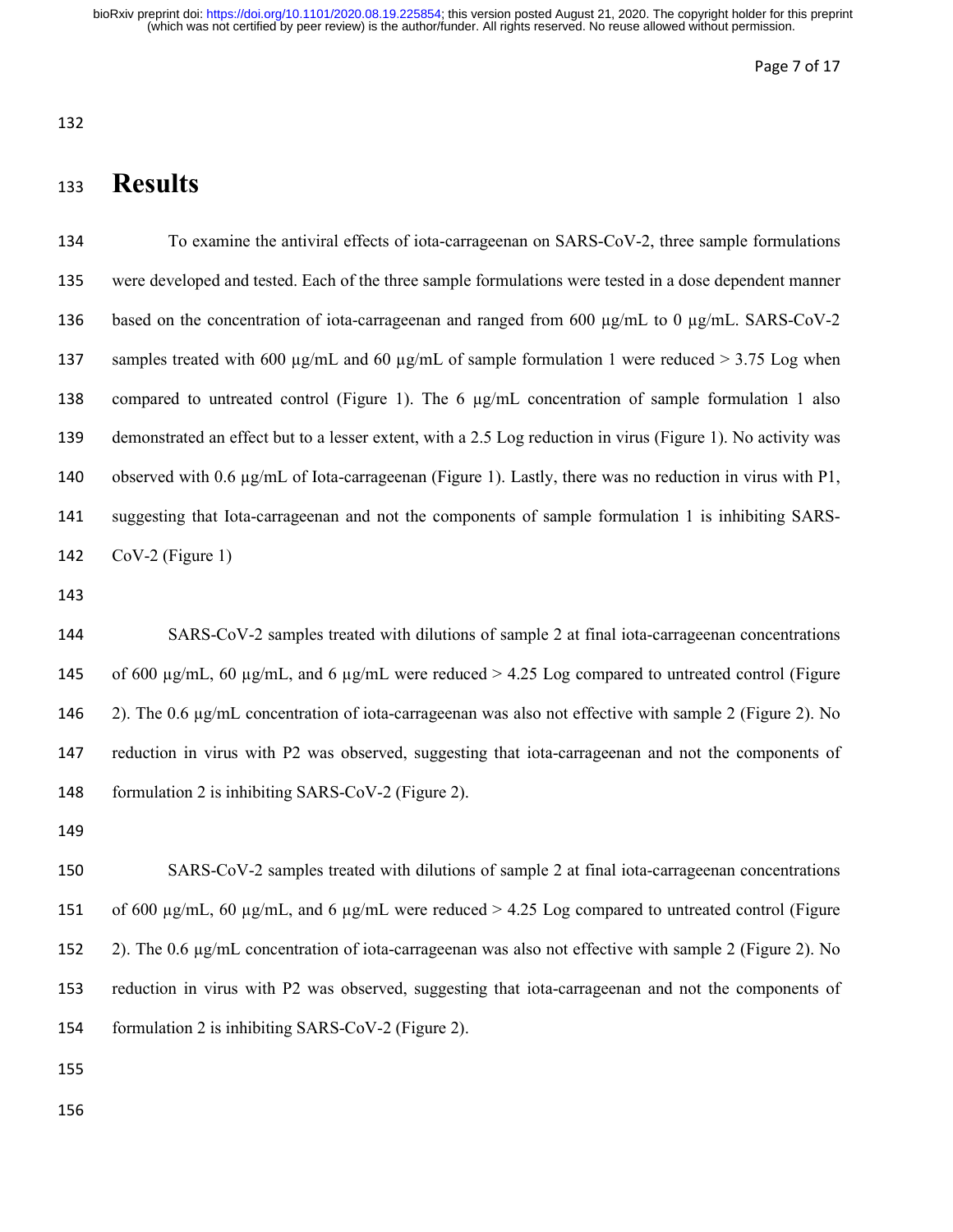

 **Fig 1**. **SARS-CoV-2 viral titer after treatment with samples 1 and P1 (3 replicates per treatment).** Sample 1 composition: 1.7 mg/mL iota-carrageenan, 9 mg/mL sodium chloride, pH 6-7. Vero E6 were pre-treated with 160 dilutions of sample 1 with sample P1 (placebo without iota-carrageenan) to get 600  $\mu$ g/mL, 60  $\mu$ g/mL, 6 $\mu$ g/mL, 0.6 µg/mL iota-carrageenan final concentration for 2 h. After a 2 h pretreatment, cells were infected with SARS-CoV-2 and incubated for 48h in the presence of the same dilutions of sample 1. Supernatants were harvested and virus yield 163 determined by an end point dilution assay (TCID50). Controls consisted of untreated infected cells or infected cells treated with P1 (no iota-carrageenan). Results were determined using the Reed and Muench formula and expressed as log TCID50/mL. Dotted line shows the limit of detection (LOD). Testing of samples was performed in triplicate. Underlying data reported in tables S3A and S3B as supporting information.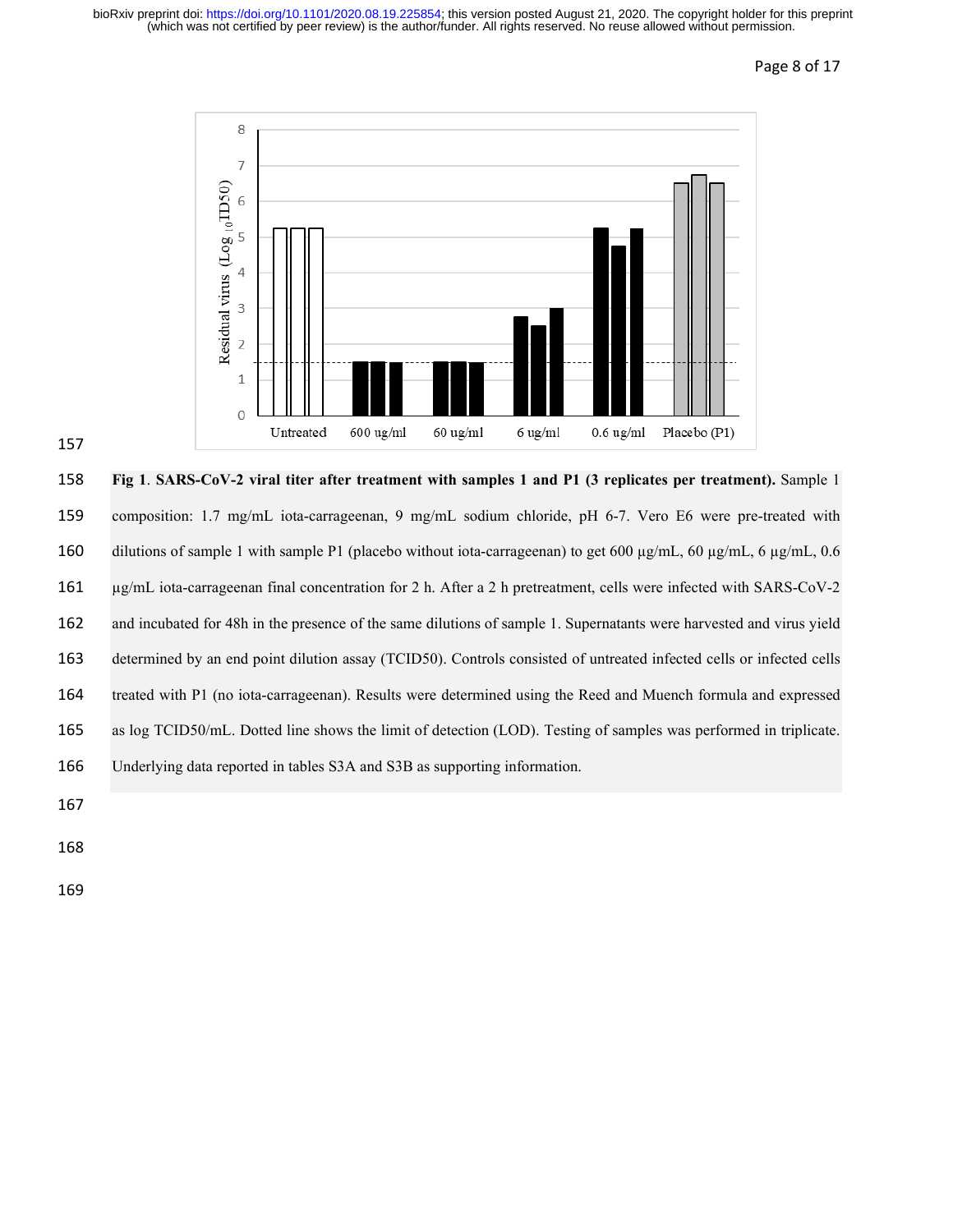

 **Fig 2**. **SARS-CoV-2 viral titer after treatment with samples 2 and P2 (3 replicates per treatment)** Sample 2 composition: 1.2 mg/mL iota-carrageenan, 5 mg/mL sodium chloride, pH 6-7. Vero E6 were pre-treated with 173 dilutions of sample 2 with sample P2 (placebo without iota-carrageenan) to get 600  $\mu$ g/mL, 60  $\mu$ g/mL, 6  $\mu$ g/mL, and 0.6 µg/mL final iota-carrageenan concentration for 2 h. After a 2 h pretreatment, cells were infected with SARS- CoV-2 and incubated for 48h in the presence of the same dilutions of sample 2. Supernatants were harvested and virus yield determined by an end point dilution assay (TCID50). Controls consisted of untreated infected cells or infected cells treated with P2 (no iota-carrageenan). Results were determined using the Reed and Muench formula and expressed as log TCID50/mL. Dotted line shows the limit of detection (LOD). Testing of samples was performed in triplicate. Underlying data reported in tables S2A and S2B as supporting information.

181 All concentrations tested (600 - 0.6 µg/mL) with sample 3 demonstrated antiviral activity including the P3 control that did not contain iota-carrageenan (Figure 3). Xylitol was present in this sample formulation and not in sample 1 or 2. The result suggests this component might also exert an antiviral effect.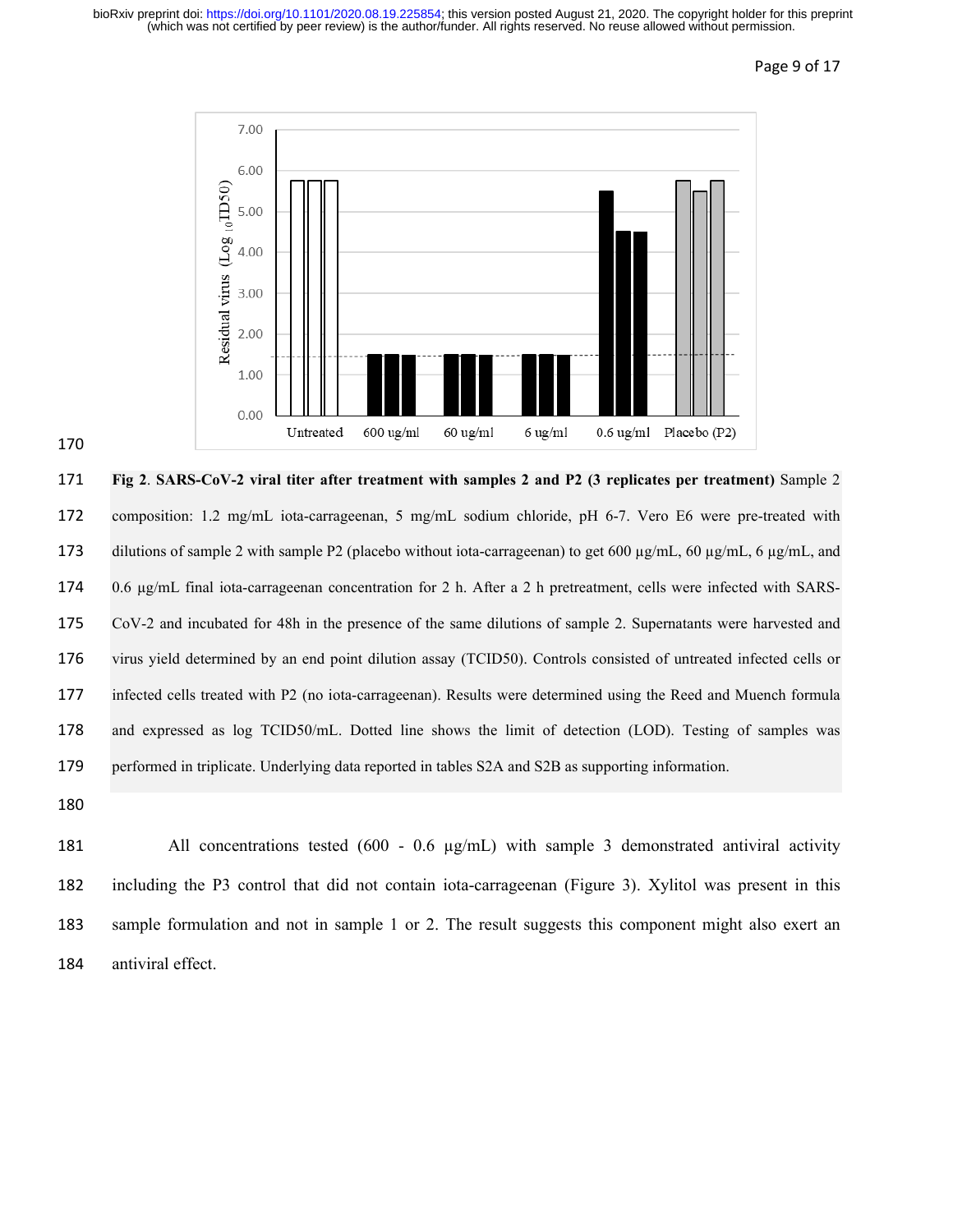### Page 10 of 17



 **Fig 3**. **SARS-CoV-2 viral titer after treatment with samples 3 and P3 (3 replicates per treatment).** Sample 3 composition: 1.2 mg/mL iota-carrageenan, 50 mg/mL xylitol, pH 6-7. Vero E6 were pre-treated with dilutions of 188 sample 3 with sample P3 (placebo without iota-carrageenan) to get 600 µg/mL, 60 µg/mL, 6 µg/mL, and 0.6 µg/mL final iota-carrageenan concentration for 2 h. After a 2 h pretreatment, cells were infected with SARS-CoV-2 and incubated for 48h in the presence of the same dilutions of sample 3. Supernatants were harvested and virus yield 191 determined by an end point dilution assay (TCID50). Controls consisted of untreated infected cells or infected cells treated with P3 (no iota-carrageenan). Results were determined using the Reed and Muench formula and expressed as log TCID50/mL. Dotted line shows the limit of detection (LOD). Testing of samples was performed in triplicate. Underlying data reported in tables S3A and S3B as supporting information.

 A comparison of all three samples tested indicate that iota-carrageenan (600 µg/mL, 60 µg/mL, and 6 µg/mL) in samples 1 and 2 are effective at inhibiting SARS-CoV-2 (Table 3). Sample 3, which contained xylitol, was the most effective and demonstrated an antiviral effect at all concentrations tested (Table 3).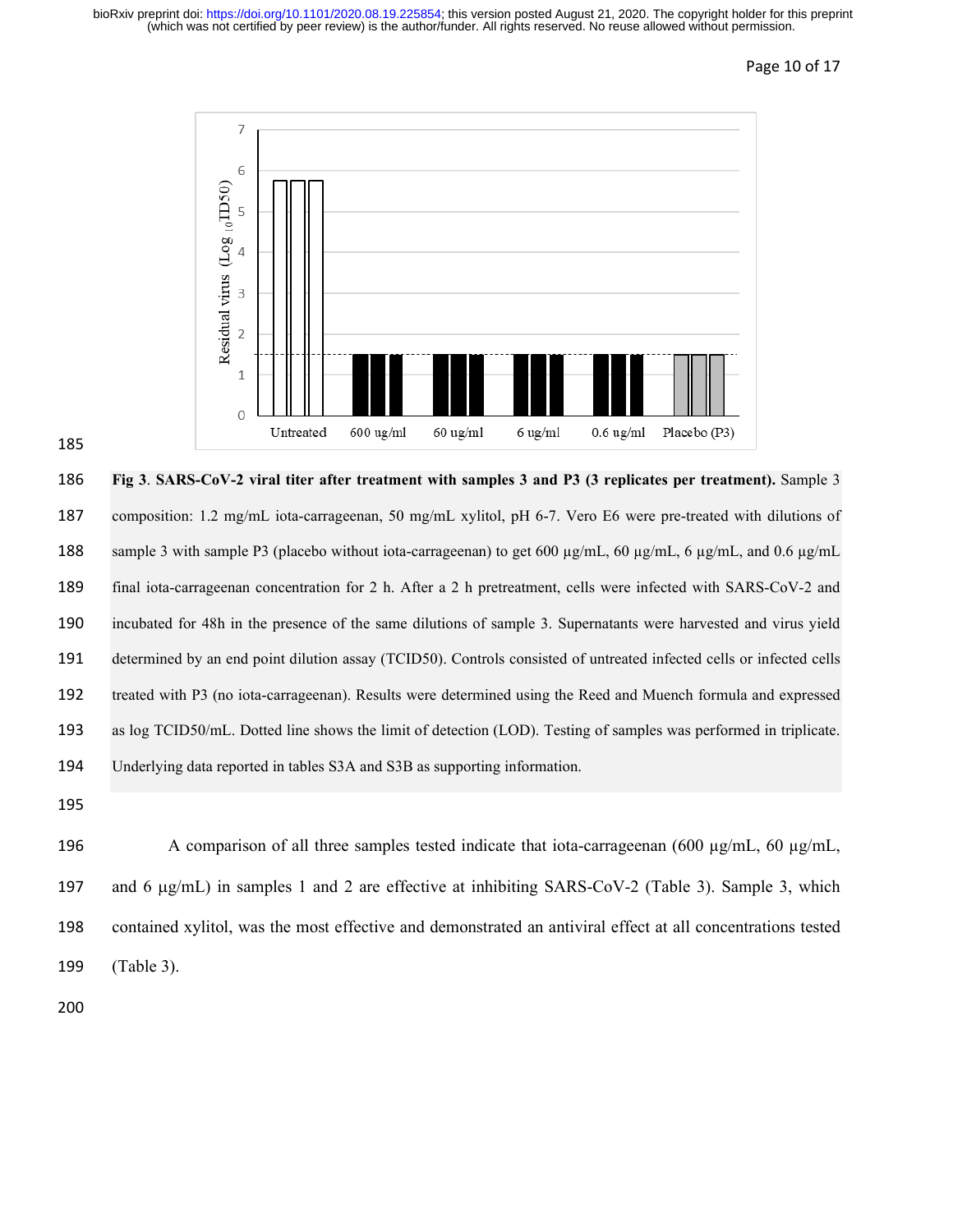#### Page 11 of 17

### **Table 3. Log reduction of TCID50/mL found after 48 hs.**

| Iota-carrageenan | Sample 1    | Sample 2    | Sample 3    |
|------------------|-------------|-------------|-------------|
| $600 \mu g/mL$   | $\geq 3.75$ | $\geq 4.25$ | $\geq 4.25$ |
| $60 \mu g/mL$    | $\geq 3.75$ | $\geq 4.25$ | $\geq 4.25$ |
| $6 \mu g/mL$     | 2.50        | $\geq 4.25$ | $\geq 4.25$ |
| $0.6 \mu g/mL$   | 0.17        | 0.92        | $\geq 4.25$ |
| $0 \mu g/mL^a$   | None        | None        | $\geq 4.25$ |

 The values reported are calculated as mean of untreated replicates minus mean of treated replicates. Mean values used for this calculation are reported in Tables S1B, S2B and S3B as supporting information.

<sup>a</sup> These are the placebo samples P1, P2 and P3 having the same components as samples 1, 2 and 3 except for iota-carrageenan.

# **Discussion**

 Results from our study indicate that iota-carrageenan significantly inhibits SARS-CoV-2 in vitro. Our results are encouraging for clinical use of iota-carrageenan nasal spray for the prevention and early treatment of COVID-19. Clinical studies have demonstrated that iota-carrageenan nasal spray formulations already effective in vitro against rhinovirus [11] proved to be clinically effective in preventing and reducing symptoms and duration of common cold [14, 15, 16, 18]. Moreover, this study was designed so that the concentrations tested in vitro resemble the immediate concentration in nasal cavity and lower concentrations expected as iota-carrageenan is cleared from it. To do that we estimated 217 airway surface liquid volume to be in the range  $50 - 375 \mu L$  in nasal cavity based on a surface area of the 218 nasal mucosa of  $100 - 250$  cm<sup>2</sup> [28, 29, 30, 31] and airway surface liquid height estimated as  $5 - 15$  µm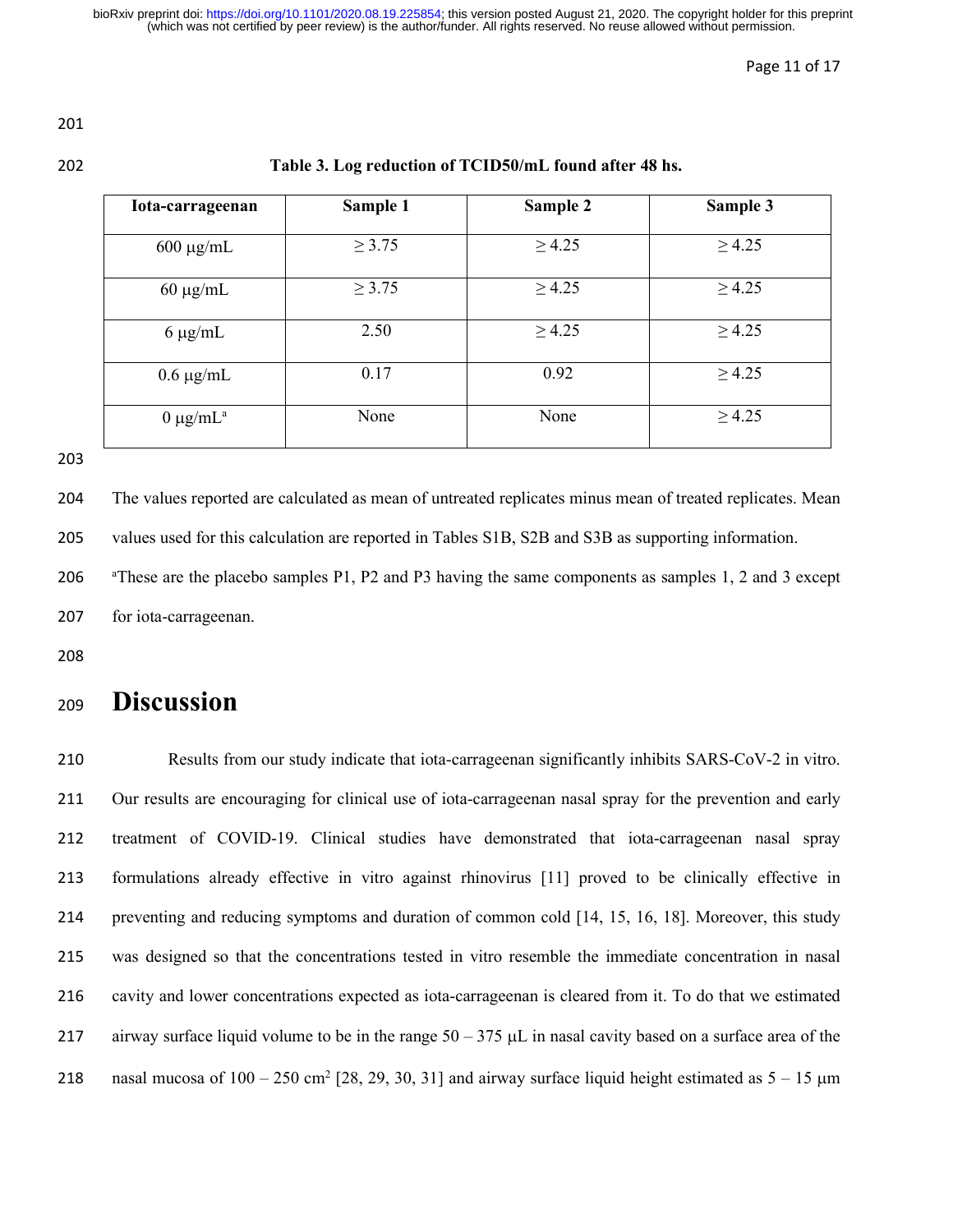#### Page 12 of 17

219 [32. 33]. If we take an average content of 200  $\mu$ L of airway surface liquid in the nose plus 200  $\mu$ L of 220 formulation after delivering one 100-µL of a 1.2 mg/mL iota-carrageenan solution in each nostril, the immediate concentration of iota-carrageenan in the nasal cavity would be 600 µg/mL, coinciding with the highest concentration tested in vitro and capable of reducing virus yield to the LOD in our assay. Furthermore, considering that even 1/100 of this concentration is still active in vitro and that iota- carrageenan may stay for 4 hours [19] in the nasal cavity, there is a reasonable chance that this nasal spray may significantly help in the prevention and early treatment of COVID-19. Expected concentrations of iota-carrageenan in the nasal cavity will be even higher, if we consider a nasal formulation containing 1.7 227 mg / mL  $(0.17\% \text{ m/V})$  as some marketed nasal sprays.

 The other remarkably interesting result is that xylitol exhibits antiviral activity on SARS-CoV-2 based on the results obtained with sample P3. Xylitol has been demonstrated to reduce titers of Human Respiratory Syncytial Virus in Hep-2 cells culture and in infected mice [24].

 Despite the implementation of severe personal protection measures, pandemic continues to affect a significant proportion of health care workers with severe consequences for them, their patients, and the community. At the same time, most COVID-19 patients remain at home, thus increasing the likely exposure of household members and caregivers. Providing them with simple interventions as nasal sprays with either iota-carrageenan or xylitol in the same or different nasal devices may lower the risk of infection progression and transmission.

 An inhalation solution of the same composition may be effective in case of severe cases of COVID 19. Even though there are studies showing safety of the use of both carrageenan and xylitol in nebulization [25,27], clinical trials would be needed to fully confirm these hypotheses. Risk of spreading the virus should be considered in this form of administration and due protection should be used to contain it [34].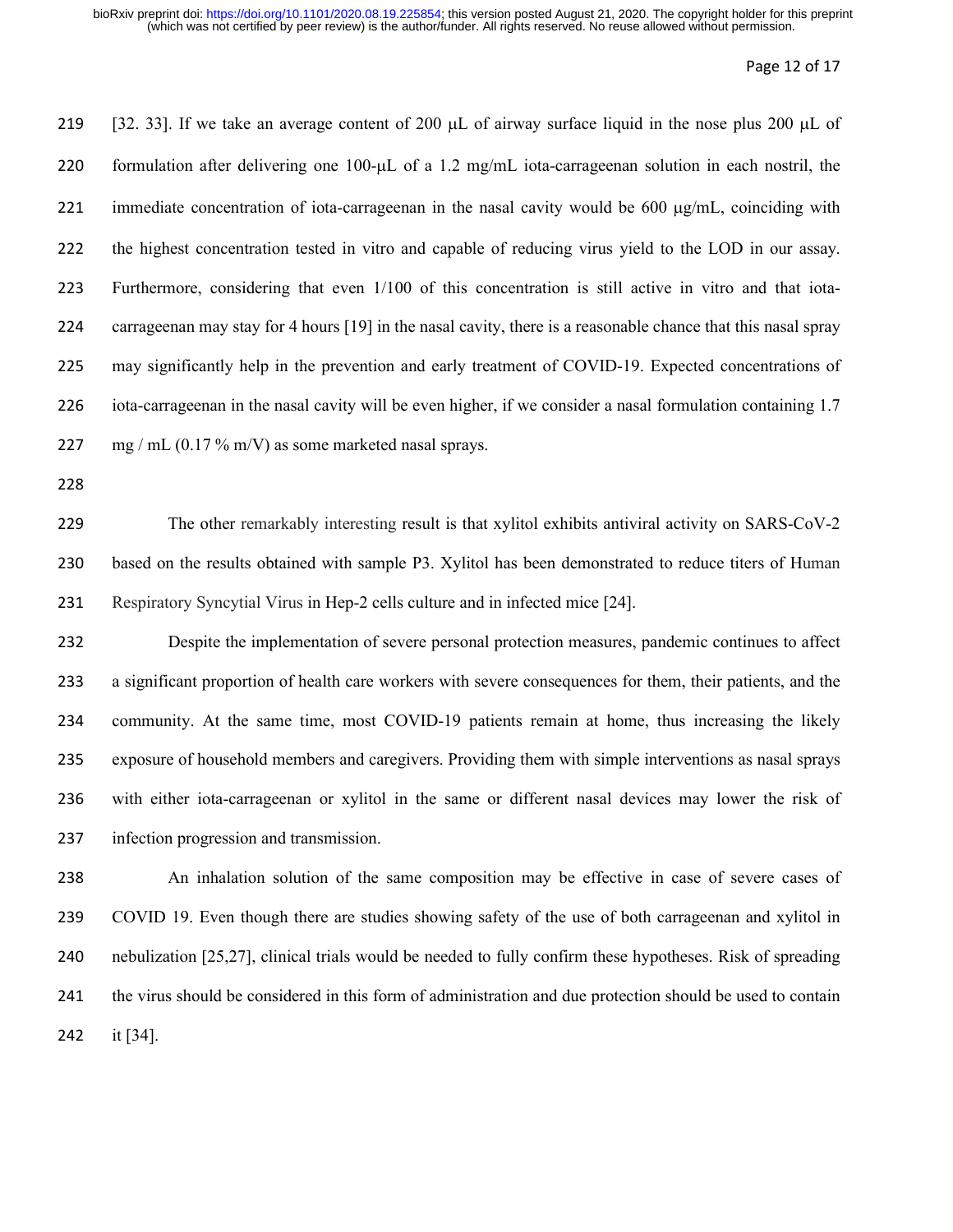#### Page 13 of 17

 We are starting multicenter randomized controlled trials to evaluate the efficacy of iota- carrageenan nasal sprays in health care staff assisting COVID-19 patients and in patients suffering from COVID 19 and other persons in close contact with them. However, it must be stressed that this and other similar nasal sprays are on the market and their safety profile is remarkable. The current COVID-19 emergency warrants the urgent development of potential strategies to protect people even if more robust data on antiviral therapies is yet to come.

# **Conclusions**

 Iota-carrageenan inhibits SARS CoV-2 in vitro at concentrations easily achievable by nasal and nebulization formulations. Furthermore, xylitol exhibits antiviral activity on SARS-CoV-2, as well. An association with iota-carrageenan may be beneficial. There are already nasal sprays on the market having similar formulations to some of those tested in this in vitro study with adequate safety profile. Clinical trials are in progress to evaluate that nasal sprays based on the tested formulations are useful in the prevention and treatment of COVID 19. The data presented here are certainly encouraging in this direction.

# **Acknowledgements**

 The authors thank Augusto Pich Otero and his team at Laboratorio Pablo Cassará S.R.L. (Argentina) for the supply of the sterile formulations for this in vitro study.

# **References**

 1. Center for Systems Science and Engineering at Johns Hopkins University [Internet], COVID 19: Dashboard by the Center for Systems Science and Engineering at Johns Hopkins University. Available from[: https://coronavirus.jhu.edu/map.html.](https://coronavirus.jhu.edu/map.html)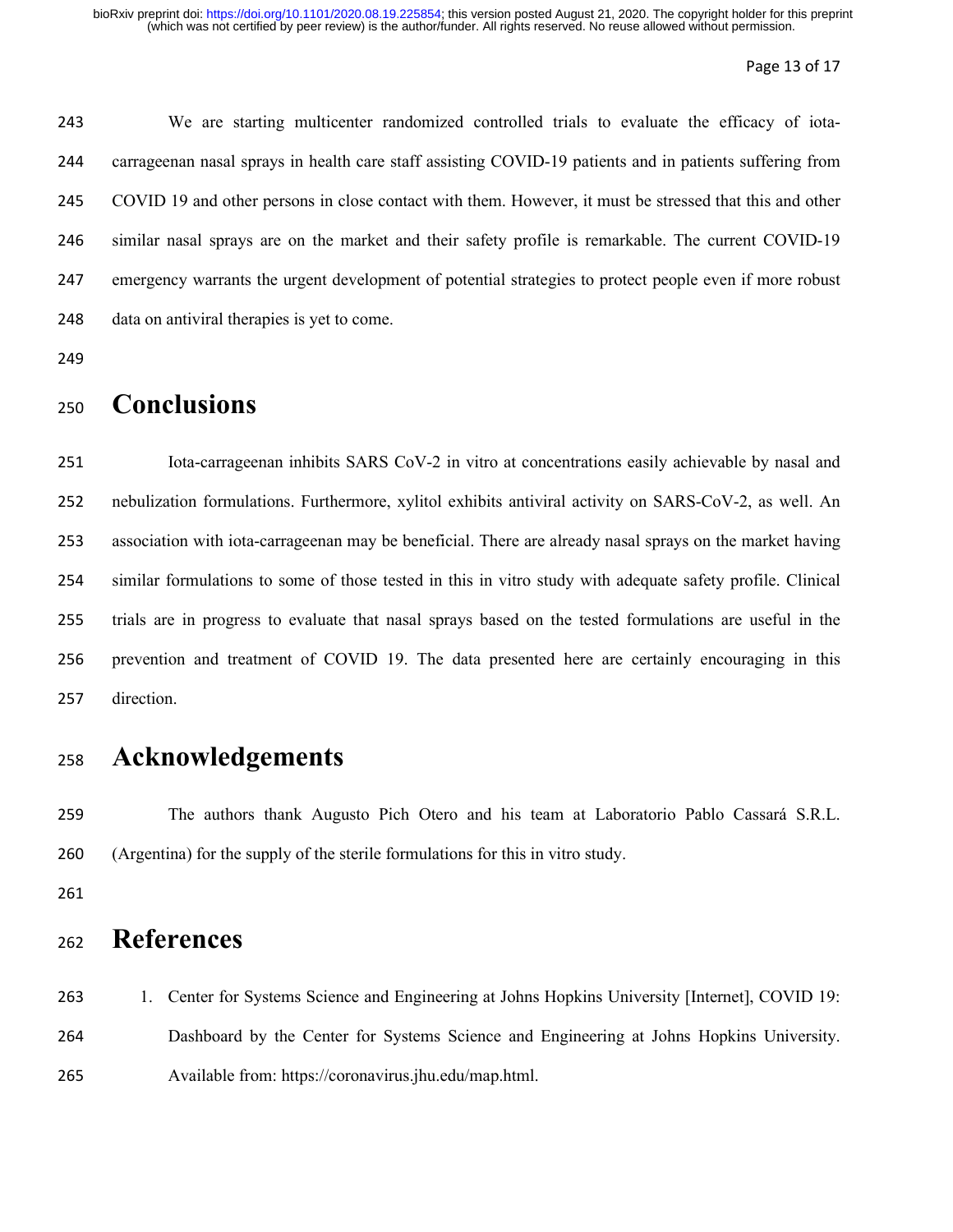Page 14 of 17

| 266 |    | 2. Wu Z, McGoogan J. Characteristics of and Important Lessons from the Coronavirus Disease               |
|-----|----|----------------------------------------------------------------------------------------------------------|
| 267 |    | 2019 (COVID-19) Outbreak in China: Summary of a Report of 72 314 Cases from the Chinese                  |
| 268 |    | Control<br>and Prevention.<br>JAMA. 2020;<br>$323(13)$ :<br>1239-1242.<br>Center for<br>Disease          |
| 269 |    | doi:10.1001/jama.2020.2648.                                                                              |
| 270 |    | 3. Kelvin A, Halperin S. COVID-19 in children: the link in the transmission chain. The Lancet            |
| 271 |    | Infectious Diseases. 2020; 20: 633-634. doi: 10.1016/S1473-3099(20)30236-X.                              |
| 272 |    | 4. Zou L, Ruan F, Huang M, Liang L, Huang H, Hong Z, et al. SARS-CoV-2 Viral Load in Upper               |
| 273 |    | Respiratory Specimens of Infected Patients. N Engl J Med. 2020; 382: 1177-1179. doi:                     |
| 274 |    | 10.1056/NEJMc2001737.                                                                                    |
| 275 | 5. | Callahan C, Lee R, Lee G, Zulauf K, Kirby J, Arnaout R. Nasal-Swab Testing Misses Patients               |
| 276 |    | with Low SARS-CoV-2 Viral Loads. medRxiv [Preprint]. 2020.<br>Available<br>from:                         |
| 277 |    | https://www.medrxiv.org/content/10.1101/2020.06.12.20128736v1.<br>doi:                                   |
| 278 |    | 10.1101/2020.06.12.20128736.                                                                             |
| 279 |    | 6. Liu Y, Liao W, Wan L, Xiang T, Zhang W. Correlation Between Relative Nasopharyngeal Virus             |
| 280 |    | RNA Load and Lymphocyte Count Disease Severity in Patients with COVID-19. Viral                          |
| 281 |    | Immunology. 2020. doi: 10.1089/vim.2020.0062.                                                            |
| 282 |    | 7. Liu Y, Yan L, Wan L, Xiang T, Le A, Liu J, et al. Viral dynamics in mild and severe cases of          |
| 283 |    | COVID-19. The Lancet Infectious Diseases. 2020; 20: 656–657. doi: 10.1016/S1473-                         |
| 284 |    | 3099(20)30232-2.                                                                                         |
| 285 | 8. | Ahmadi A, Zorofchian S, Abu Bakar S, Zandi K. Antiviral Potential of Algae Polysaccharides               |
| 286 |    | Isolated from Marine Sources: A Review. BioMed Research International. 2015. doi:                        |
| 287 |    | 10.1155/2015/825203                                                                                      |
| 288 | 9. | Buck CB, Thompson CD, Roberts JN, Müller M, Lowry DR, et al. Carrageenan is a potent                     |
| 289 |    | papillomavirus<br>infection.<br>PLoS<br>inhibitor<br>of<br>Pathog.<br>2006;<br>doi:<br>(7):<br>e69.<br>2 |
| 290 |    | 10.1371/journal.ppat.0020069.                                                                            |
|     |    |                                                                                                          |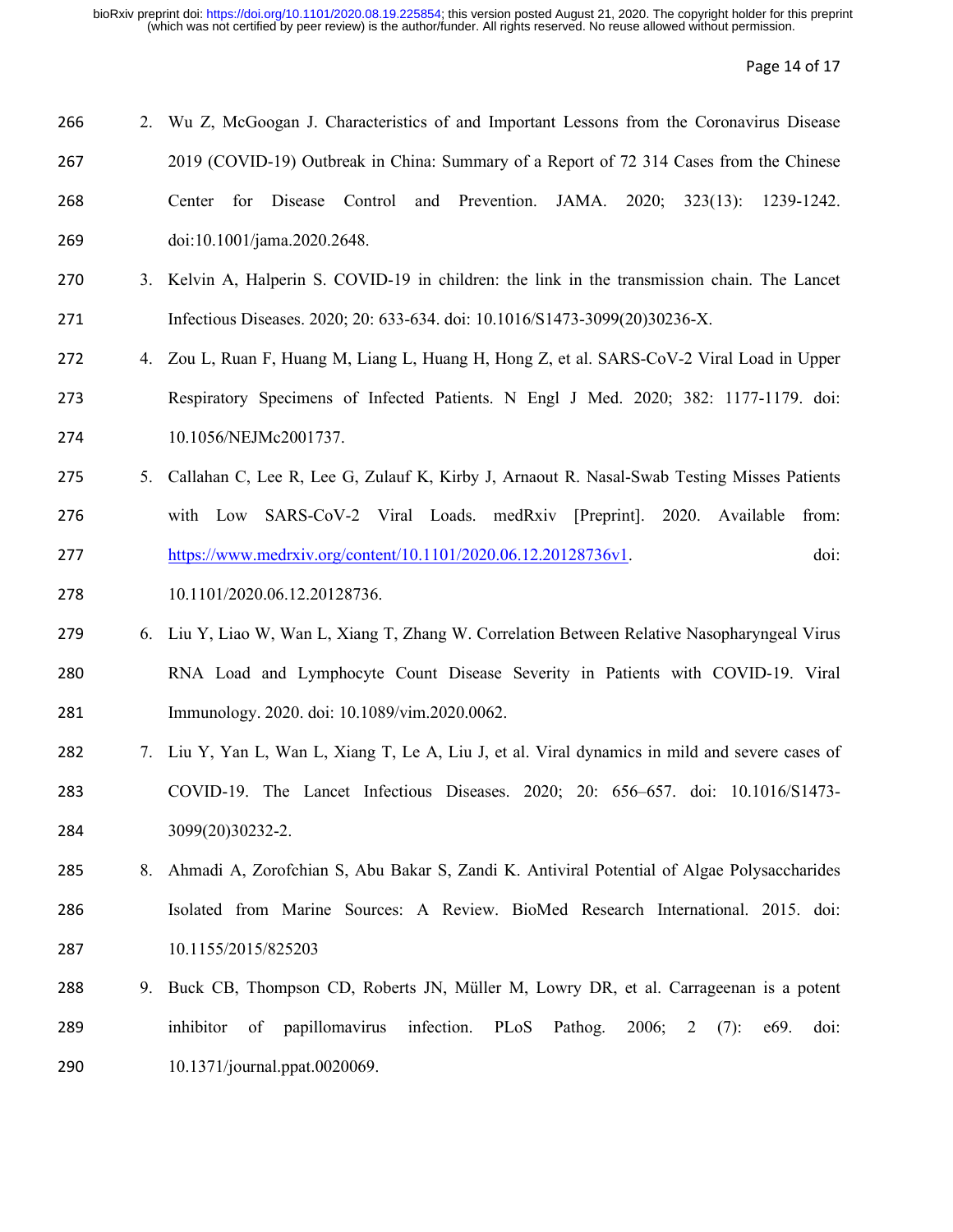Page 15 of 17

| 291 | 10. Girond S, Crance JM, Van Cuyck-Gandre H, Renaudet J, Deloince R. Antiviral activity of      |
|-----|-------------------------------------------------------------------------------------------------|
| 292 | carrageenan on hepatitis A virus replication in cell culture. Res Virol 1991; 142 (4): 261–270. |
| 293 | $doi:10.1016/0923-2516(91)90011-q.$                                                             |

- 11. Grassauer A, Weinmuellner R, Meier C, Pretsch A, Prieschl-Grassauer E, Unger H. lota- Carrageenan is a potent inhibitor of rhinovirus infection. Virol Journal 2008; 5:107. doi:10.1186/1743-422X-5-107.
- 12. Shao Q, Guo Q, Xu Wp, Li Z, Zhao Tt, Specific inhibitory effect of κ-carrageenan polysaccharide on swine pandemic 2009 H1N1 influenza virus. PLoS One. 2015; 10 (5): e0126577. doi: 10.1371/journal.pone.0126577.
- 13. Talarico LB, Damonte EB. Interference in dengue virus adsorption and uncoating by carrageenans. Virology. 2007; 363: 473–485. doi: 10.1016/j.virol.2007.01.043.
- 14. Eccles R, Meier C, Jawad M, Weinmüller R, Grassauer A, Prieschl-Grassauer E. Efficacy and safety of an antiviral Iota-Carrageenan nasal spray: A randomized, double-blind, placebo- controlled exploratory study in volunteers with early symptoms of the common cold. Respiratory research 2010: 11. 108. 10.1186/1465-9921-11-108.
- 15. Koenighofer M, Lion T, Bodenteich A, Prieschl-Grassauer E, Grassauer A, Unger H et al. Carrageenan nasal spray in virus confirmed common cold: Individual patient data analysis of two randomized controlled trials. Multidisciplinary Respiratory Medicine. 2014; 9: 57. doi:10.1186/2049-6958-9-57.
- 16. Ludwig M, Enzenhofer E, Schneider S, Rauch M, Bodenteich A, Neumann K, et al. Efficacy of a Carrageenan nasal spray in patients with common cold: A randomized controlled trial. Respiratory Research. 2013; 14: 124. doi:10.1186/1465-9921-14-124.
- 17. Leibbrandt A., Meier C, König-Schuster M, Weinmüller R, Kalthoff D, Pflugfelder B, et al. Iota- Carrageenan Is a Potent Inhibitor of Influenza A Virus Infection, PLoS ONE. 2010; 5(12): e14320. doi: 10.1371/journal.pone.0014320.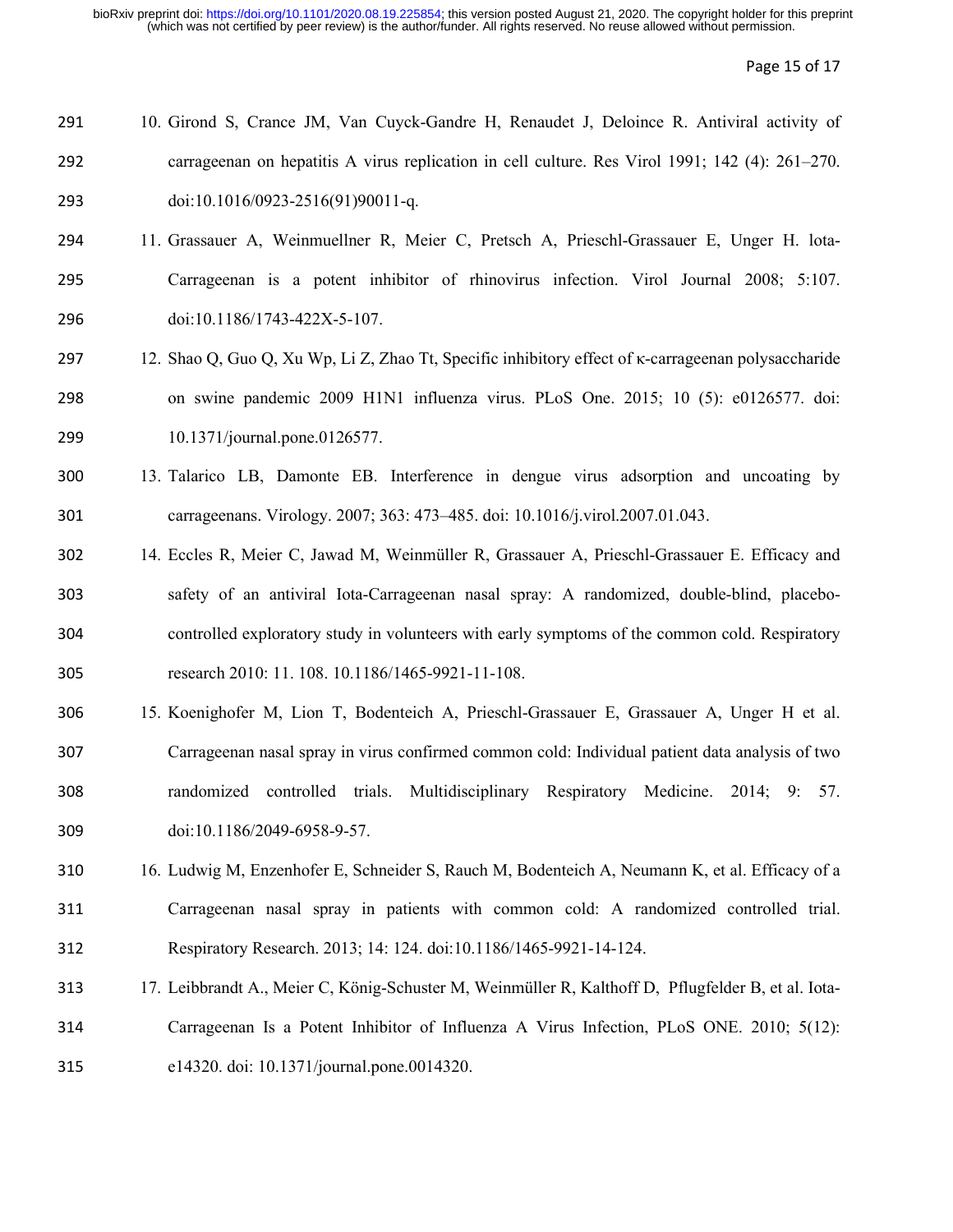Page 16 of 17

| 316 | 18. Fazekas T, Eickhoff Ph, Pruckner N, Vollnhofer G, Fischmeister G, Diakos C, et al. Lessons                     |
|-----|--------------------------------------------------------------------------------------------------------------------|
| 317 | learned from a double-blind randomized placebo-controlled study with a iota-carrageman nasal                       |
| 318 | spray as medical device in children with acute symptoms of common cold. BMC Complementary                          |
| 319 | and Alternative Medicine 2012; 12: 147. doi:10.1186/1472-6882-12-147.                                              |
| 320 | 19. Graf C, Bernkop-Schnürch A; Egyed A, Koller C, Prieschl-Grassauer E, Morokutti-kurz M.                         |
| 321 | Development of a nasal spray containing xylometazoline hydrochloride and iota-carrageenan for                      |
| 322 | the symptomatic relief of nasal congestion caused by rhinitis and sinusitis. International Journal                 |
| 323 | of General Medicine. 2018; 11: 275-283. doi: 10.2147/IJGM.S167123.                                                 |
| 324 | 20. Morokutti-Kurz M; König-Schuster M, Koller C, Graf C, Graf Ph, Kirchoff N, et al. The                          |
| 325 | Intranasal Application of Zanamivir and Carrageenan Is Synergistically Active against Influenza                    |
| 326 | Model. PLoS ONE.<br>2015;<br>$10(6)$ :<br>Murine<br>e0128794.<br><b>Virus</b><br>the<br>doi:<br>$\mathsf{A}$<br>in |
| 327 | 10.1371/journal.pone.0128794.                                                                                      |
| 328 | 21. Salli K, Lehtinen M, Tiihonen K, Ouwehand A. Xylitol's Health Benefits beyond Dental Health:                   |

A Comprehensive Review. Nutrients. 2019; 11: 1813. doi: 10.3390/nu11081813

- 22. Sakallioğlu, Ö, Güvenç A, Cingi C. Xylitol and its usage in ENT practice. The Journal of Laryngology & Otology. 2014; 128: 580-585. doi: 10.1017/S0022215114001340.
- 23. Lin L, Tang X, Wei J, Dai F, Sun G (2017). Xylitol nasal irrigation in the treatment of chronic rhinosinusitis. American journal of otolaryngology. 38. 10.1016/j.amjoto.2017.03.006.
- 24. Xu ML, Wi GM, Kim HJ, Kim HJ. Ameliorating Effect of Dietary Xylitol on Human Respiratory Syncytial Virus (hRSV) Infection, Biol. Pharm. Bull. 2016; 39: 540–546. doi[:10.1248/bpb.b15-](https://doi.org/10.1248/bpb.b15-00773) [00773.](https://doi.org/10.1248/bpb.b15-00773)
- 25. Hebar A, Koller C, Seifert JM, Chavicovsky M, Bodenteich A, Bernkop/Schnürch A, et al. Non- Clinical Safety Evaluation of Intranasal Iota-Carrageenan. PLOS ONE. 2015; 10 (4): e0122911. 10.1371/journal.pone.0122911.
- 26. Weissman JD, Fernandez F, Hwang PH. Xylitol Nasal Irrigation in the Management of Chronic
- Rhinosinusitis: A Pilot Study, Laryngoscope. 2011; 121:2468–2472. doi: 10.1002/lary.22176.